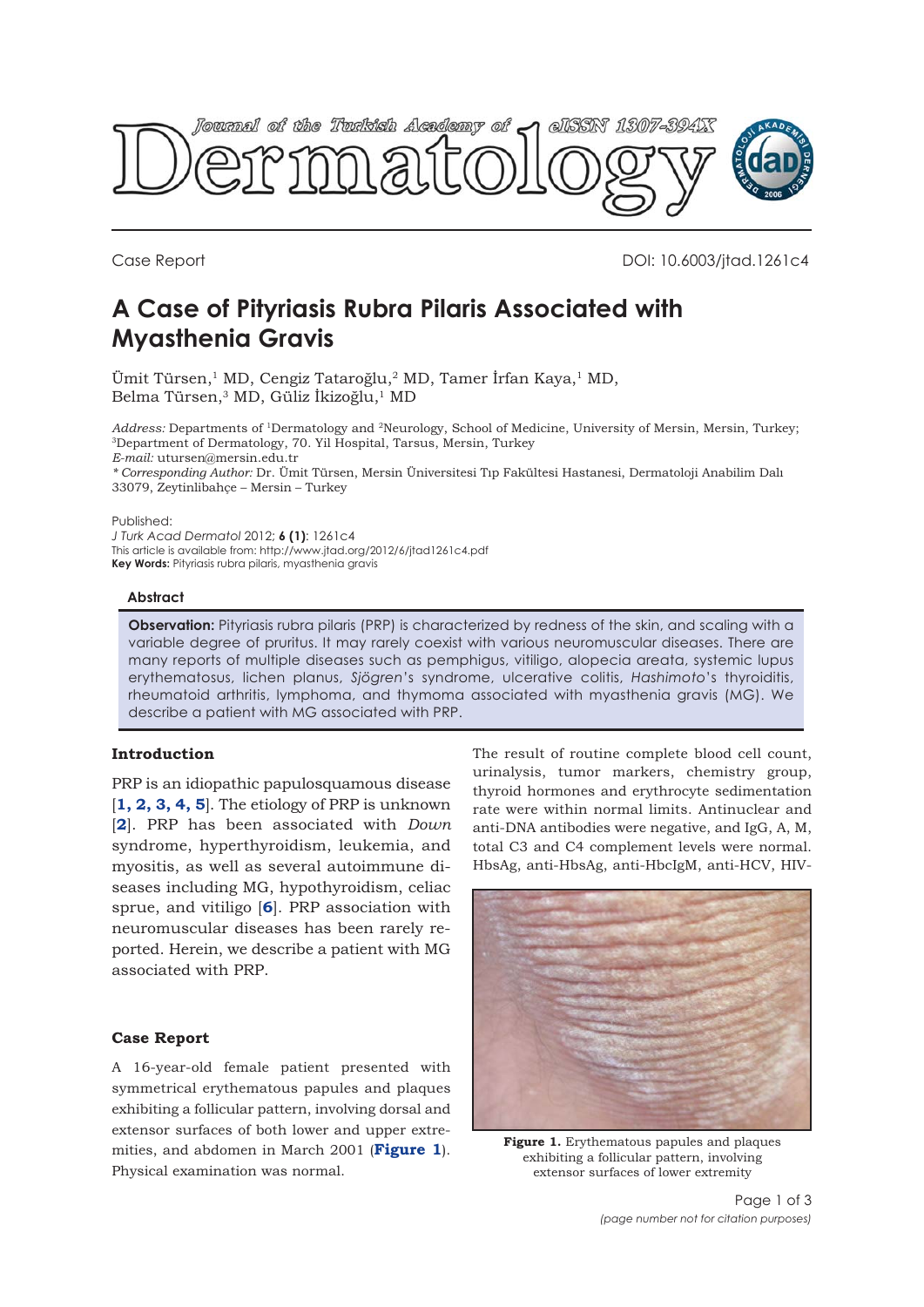<span id="page-1-0"></span>1, 2 antibodies were negative. A skin biopsy specimen obtained from the lower extremity of our patient revealed lamellar hyperkeratosis with focal parakeratosis and superficial perivascular lymphocytic infiltration, consistent with PRP. Based on clinical and histopathological findings, a diagnosis of PRP was made.

Our patient was treated with 200 000 international units of water miscible oral vitamin A daily (Avigen®, Eras, Turkey). The eruption resolved within few weeks and therapy was discontinued within three months. After 5 months, lesions recurred and systemic 20 mg daily isotretinoin treatment was started (Roaccutane®, Roche, Basel). Lesions regressed within 2 months and treatment was stopped. No relapse has been observed in a followup period of 6 months.

In November 2002, the patient developed a general fatigue, extraocular muscle weakness, dysarthria, and difficulty in climbing stairs, and complained of intermittent blurred vision, with greater severity of symptoms in the evening. In neurological examination, a diffuse symmetrical severe muscle weakness was most pronounced in the proximal muscles, but her tibialis anterior muscles were also involved bilaterally. The weakest muscles bilaterally were the deltoid, biceps, iliopsoas and tibialis anterior. There was no tenderness, myotonia, or atrophy. Repetitive stimulation test showed decrements of amplitude in ulnar nerve stimulation. Single fiber EMG of extensor digitorum communis muscle revealed increased neuromuscular jitter. Serum anti-Ach-receptor antibody was 65 nmol/ml (normal; 0-0.5nmol/ml). Her symptoms disappeared with an edrohoneum chloride test. The diagnosis of MG was made based on muscle weakness in the face and extremities, a positive edrohoneum chloride test, elevation of serum anti-Ach-R antibody titre and decrements of amplitude in a repetitive ulnar nerve stimulation test. She was administered 60 mg deflasocort on alternate days and pridostigmine 180 mg/daily. Her symptoms gradually improved.

Thymectomy was performed on March 2003, and thymus hyperplasia was detected on histopathological examination. On August 2003, she visited our department, and her myasthenic symptoms were almost recovered except for slight weakness of the lower limbs. Dermatological examination, revealed only a few red, scaling papules on the knees. We prescribed topical steroid for the lesions.

## **Discussion**

PRP is an idiopathic papulosquamous disease first described in 1985 by *Claudius Tarral* [**[1](#page-2-0)**]. The etiology of PRP is unknown. Although some researchers state that the development of PRP may be related to an abnormal immune response to antigenic triggers, the exact mechanism remains unclear [**[2](#page-2-0)**]. PRP has been reported in patients with hypogammaglobulinemia and furunculosis, T-lymphocyte abnormalities, lymphocyte hypersensitivity to superantigens and HIV infection [**[3, 4, 5](#page-2-0)**]. PRP has been associated with Down syndrome, hyperthyroidism, leukemia, and myositis, as well as several autoimmune diseases including MG, hypothyroidism, celiac sprue, and vitiligo [**[6](#page-2-0)**]. MG is an autoimmune disease characterized by weakness of striated muscles resulting from the production of antibodies against acetycholine receptors in the neuromuscular junction. It is also associated with other autoimmune diseases such as pemphigus, vitiligo, alopecia areata, systemic lupus erythematosus, lichen planus, *Sjögren*'s syndrome, ulcerative colitis, *Hashimoto*'s thyroiditis, rheumatoid arthritis, hyperthyroidism and hypothyroidism [**[7](#page-2-0)**].

MG associated with PRP is rarely reported in the literature. In 1950, *Kierland* and *Kulwin* found neuromuscular difficulties in 6 of 58 patients with PRP; one had myasthenia gravis, one had sclerodermatomyositis, and four had nonspecific generalized muscle weakness [**[8](#page-2-0)**]. In 1965, *Waldorf* et al. described a case of vitamin A responsive PRP with MG [**[9](#page-2-0)**]. The precise pathological mechanism of the association between PRP, thymus hyperplasia and autoimmune diseases are not fully understood. The thymus has been suggested to be a possible common origin of autoimmune response in this relationship. The thymus contains myoid cells and *Hassall*'s corpuscles, structures similar in appearance to muscle and epidermis, respectively. Myoid cells contain surface acetylcholine receptors. *Patten* et al. explain the etiology of this syndrome as follows: (i) abnormal immunoregulation occurs as a consequence of thymoma, thymic disease, or thymic insult; (ii) abnormal T-cell function leads to immune intolerance to squamous epithelium, cell nuclei, and striated muscle antigens